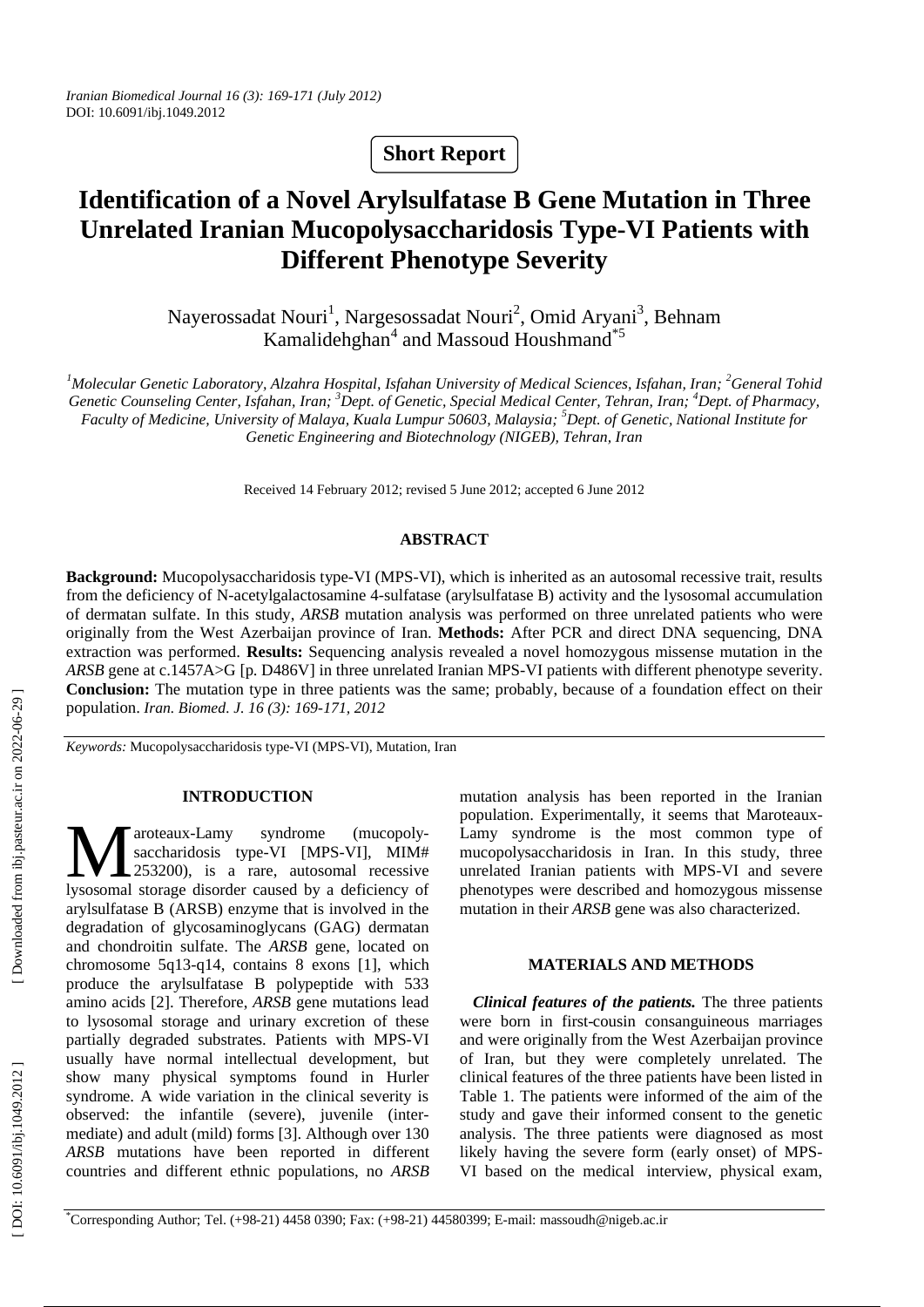

**Fig. 1.** Comparison of missense mutation at exon 8 of *ARSB* gene at c.1457A>T [p.D486V] in patients with normal sequence of cDNA and protein.

electrocardiogram, echocardiogram, ophthalmologic evaluations, GAG quantification in urine, measurement of the activity of N-acetylgalactosamine-4-sulfatase (ARSB) in leukocytes and cultured fibroblasts. However, to confirm the diagnosis, molecular analysis of the *ARSB* gene was performed on genomic DNA from the three patients and their samples were amplified by PCR. PCR products were analyzed by direct sequencing of DNA fragments.

*PCR and sequencing.* Genomic DNA was isolated from peripheral EDTA-treated blood cells by Qiagen DNA Mini kit (cat No: 51304). Genomic DNA (250 ng) of each patient was subjected to PCR amplification of the exons 1-8, each of which contained one exon (exons 2-7) or the coding region of one exon (exons 1 and 8). The primers used to amplify exons 1, 7 and 8 were described by Isbrandt and colleagues [4], and those used to amplify exons 2, 3, 4, 5 and 6 were described by Petry and colleagues [5]. PCR reactions (50 µL) were carried out using 100 ng genomic DNA, 2 mmol/L dNTP, 1× PCR buffer (10 mmol/L Tris HCl, pH 8.3; 50 mmol/L KCl), 20 pmol each primer (forward and reverse),  $1.5 \text{ mmol/L } MgCl_2$  and  $1U$ SmartTag DNA polymerase (Roche Diagnostics, Mannheim, Germany). Exon 1 was amplified using 1.5 mmol/L MgSO <sup>4</sup> and 1U Taq Platinum Pfx DNA polymerase (Invitrogen Life Technologies, Brazil) The reaction mixture was cycled at 94 C for 15 min, followed by 40 cycles at  $94^{\circ}$ C for 45 s, at 48-65 $^{\circ}$ C for 45 s, at 72 C for 1 min, and a final extension at 72 C for 5 min [4, 5]. PCR products were separated on 2% agarose gels, run in  $0.5 \times$  Tris/Borate/EDTA Buffer at 110 V for 50 min, stained in 0.002 mg/mL ethidium bromide and visualized by means of a UV light PCR. PCR products were analyzed by direct sequencing of DNA fragments, amplified by the ABI 3700 capillary

sequencer (Macrogen, Korea). Sequence results were compared with the published sequence (GenBank).

#### **RESULTS**

ARSB activity in leukocytes was 50, 50 and 65 nmole/h/mg protein (reference values: 72-174) in patients 1, 2 and 3, respectively, and urinary excretion of GAG was 53, 45 and 28 g/mol Cre.

Interestingly, direct sequencing of all exons of the *ARSB* gene revealed the same novel homozygous missense mutation in all three patients. However, their parents were heterozygous for the missense mutation. The missense mutation was located at exon 8 of the *ARSB* gene at  $c.1457A > G$  [p.D486V] (Fig. 1). This mutation produces deficient protein products leading to the early onset of Maroteaux-Lamy syndrome (nucleotide changes were numbered starting from the A of the ATG initiation codon of the GenBank cDNA clone).

**Table 1.** Clinical features of the three Iranian patients with mucopolysaccharidosis type-VI.

| <b>Clinical features</b> | Patient | <b>Patient</b><br>2 | Patient<br>3 |
|--------------------------|---------|---------------------|--------------|
| Age of onset (years)     | 2.5     | 2.5                 | 3            |
| Coarse facial features   | $^{+}$  | $\pm$               |              |
| Hepatosplenomegaly       | ┿       |                     |              |
| Dysostosis multiplex     |         |                     |              |
| Growth retardation       | ┿       |                     |              |
| <b>ENT</b> disease       | ┿       |                     |              |
| Cardiac disease          | ┿       |                     |              |
| Ophthalmological disease | $^{+}$  |                     |              |
| CNS disease              |         |                     |              |
| Mental retardation       |         |                     |              |
| Inguinal hernia          |         |                     |              |

CNS, central nervous system